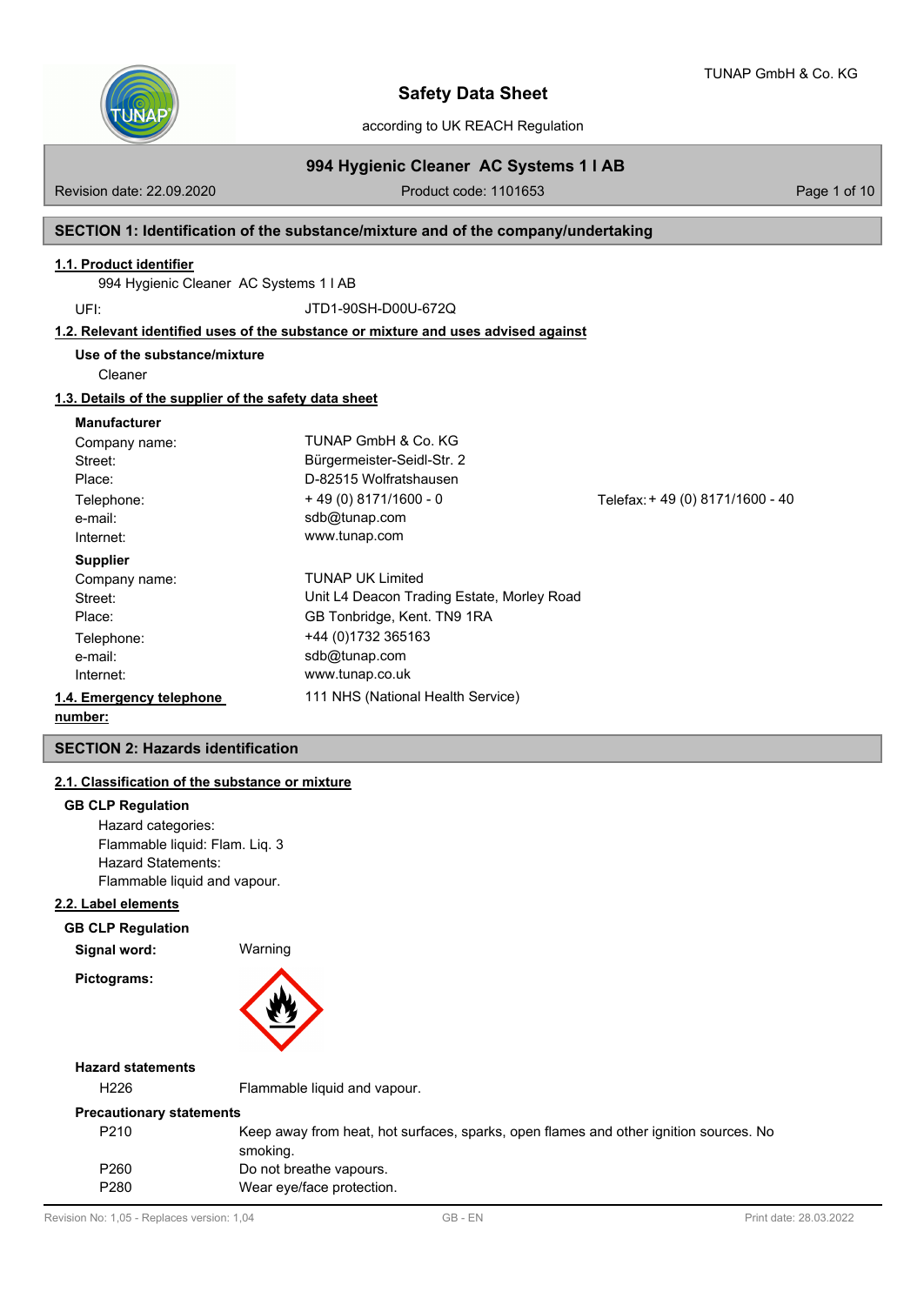

### according to UK REACH Regulation

# **994 Hygienic Cleaner AC Systems 1 l AB**

Revision date: 22.09.2020 Product code: 1101653 Page 2 of 10

#### **2.3. Other hazards**

The substances in the mixture do not meet the PBT/vPvB criteria according to REACH, annex XIII.

#### **SECTION 3: Composition/information on ingredients**

# **3.2. Mixtures**

#### **Hazardous components**

| <b>CAS No</b> | <b>I</b> Chemical name                |              |                  |  |  |  |
|---------------|---------------------------------------|--------------|------------------|--|--|--|
|               | IEC No<br><b>REACH No</b><br>Index No |              |                  |  |  |  |
|               | Classification (GB CLP Regulation)    |              |                  |  |  |  |
| 64-17-5       | lethanol                              |              |                  |  |  |  |
|               | 200-578-6                             | 603-002-00-5 | 01-2119457610-43 |  |  |  |
|               | Flam. Liq. 2, Eye Irrit. 2; H225 H319 |              |                  |  |  |  |

Full text of H and EUH statements: see section 16.

#### **Specific Conc. Limits, M-factors and ATE**

| <b>CAS No</b> | IEC No           | <b>IChemical name</b>                                                                                                                                | Quantity    |
|---------------|------------------|------------------------------------------------------------------------------------------------------------------------------------------------------|-------------|
|               |                  | Specific Conc. Limits, M-factors and ATE                                                                                                             |             |
| 64-17-5       | $1200 - 578 - 6$ | <b>lethanol</b>                                                                                                                                      | $10 - 20$ % |
|               |                  | $\lambda$ linhalation: LC50 = 95,6 mg/l (vapours); dermal: LD50 = >20000 mg/kg; oral: LD50 = 6200<br>$\text{Im}(kq)$ Eye Irrit. 2; H319: >= 50 - 100 |             |

# **SECTION 4: First aid measures**

#### **4.1. Description of first aid measures**

#### **General information**

First aider: Pay attention to self-protection! Remove persons to safety. Never give anything by mouth to an unconscious person or a person with cramps.

#### **After inhalation**

Remove person to fresh air and keep comfortable for breathing. In all cases of doubt, or when symptoms persist, seek medical advice.

#### **After contact with skin**

Wash with plenty of water and soap. Take off immediately all contaminated clothing and wash it before reuse. In all cases of doubt, or when symptoms persist, seek medical advice.

#### **After contact with eyes**

Rinse cautiously with water for several minutes. Remove contact lenses, if present and easy to do. Continue rinsing. In case of troubles or persistent symptoms, consult an ophthalmologist.

#### **After ingestion**

Do NOT induce vomiting. Observe risk of aspiration if vomiting occurs. Call a physician in any case!

#### **4.2. Most important symptoms and effects, both acute and delayed**

Headache, nausea, dizziness, fatigue, skin irritation

#### **4.3. Indication of any immediate medical attention and special treatment needed**

Treat symptomatically. Call a POISON CENTER. Symptoms can occur only after several hours.

# **SECTION 5: Firefighting measures**

# **5.1. Extinguishing media**

#### **Suitable extinguishing media**

Water fog. Foam. Carbon dioxide (CO2). Extinguishing powder.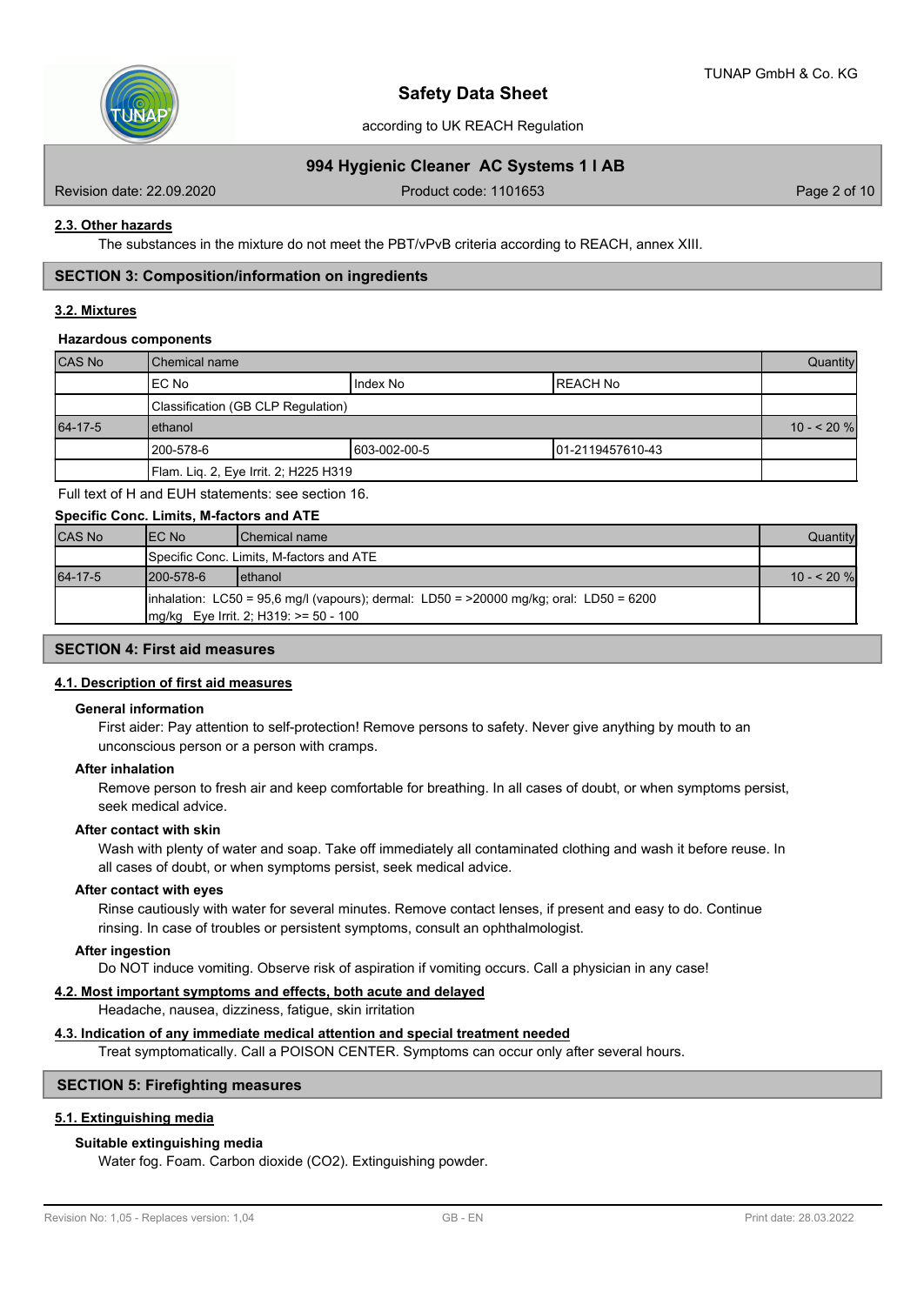

according to UK REACH Regulation

# **994 Hygienic Cleaner AC Systems 1 l AB**

Revision date: 22.09.2020 Product code: 1101653 Page 3 of 10

# **Unsuitable extinguishing media**

High power water jet.

# **5.2. Special hazards arising from the substance or mixture**

Incomplete combustion and thermolysis gases of different toxicity can occur. In the case of hydrocarbonaceous products such as CO, CO2, aldehydes and soot. These can be very dangerous if they are inhaled in high concentrations or in enclosed spaces.

# **5.3. Advice for firefighters**

In case of fire and/or explosion do not breathe fumes. Move undamaged containers from immediate hazard area if it can be done safely. In case of fire: Wear self-contained breathing apparatus.

#### **Additional information**

Use water spray jet to protect personnel and to cool endangered containers. Collect contaminated fire extinguishing water separately. Do not allow entering drains or surface water.

#### **SECTION 6: Accidental release measures**

# **6.1. Personal precautions, protective equipment and emergency procedures**

#### **General advice**

Wear breathing apparatus if exposed to vapours/dusts/aerosols. Remove all sources of ignition. Keep away from heat, hot surfaces, sparks, open flames and other ignition sources. No smoking. Wear personal protection equipment.

# **6.2. Environmental precautions**

Do not allow to enter into surface water or drains. Prevent spread over a wide area (e.g. by containment or oil barriers). Ensure all waste water is collected and treated via a waste water treatment plant.

# **6.3. Methods and material for containment and cleaning up**

#### **Other information**

Absorb with liquid-binding material (sand, diatomaceous earth, acid- or universal binding agents). Clean contaminated articles and floor according to the environmental legislation.

# **6.4. Reference to other sections**

Safe handling: see section 7 Personal protection equipment: see section 8 Disposal: see section 13

# **SECTION 7: Handling and storage**

#### **7.1. Precautions for safe handling**

#### **Advice on safe handling**

#### Observe instructions for use.

Dust must be exhausted directly at the point of origin. Vapours/aerosols must be exhausted directly at the point of origin. If local exhaust ventilation is not possible or not sufficient, the entire working area should be ventilated by technical means.

When using do not eat, drink, smoke, sniff.

Wear personal protection equipment (refer to section 8).

# **Advice on protection against fire and explosion**

Keep away from sources of ignition - No smoking.

#### **Advice on general occupational hygiene**

Avoid exposure. Wear suitable protective clothing. Draw up and observe skin protection programme.

#### **Further information on handling**

Avoid contact with skin and eyes.

# **7.2. Conditions for safe storage, including any incompatibilities**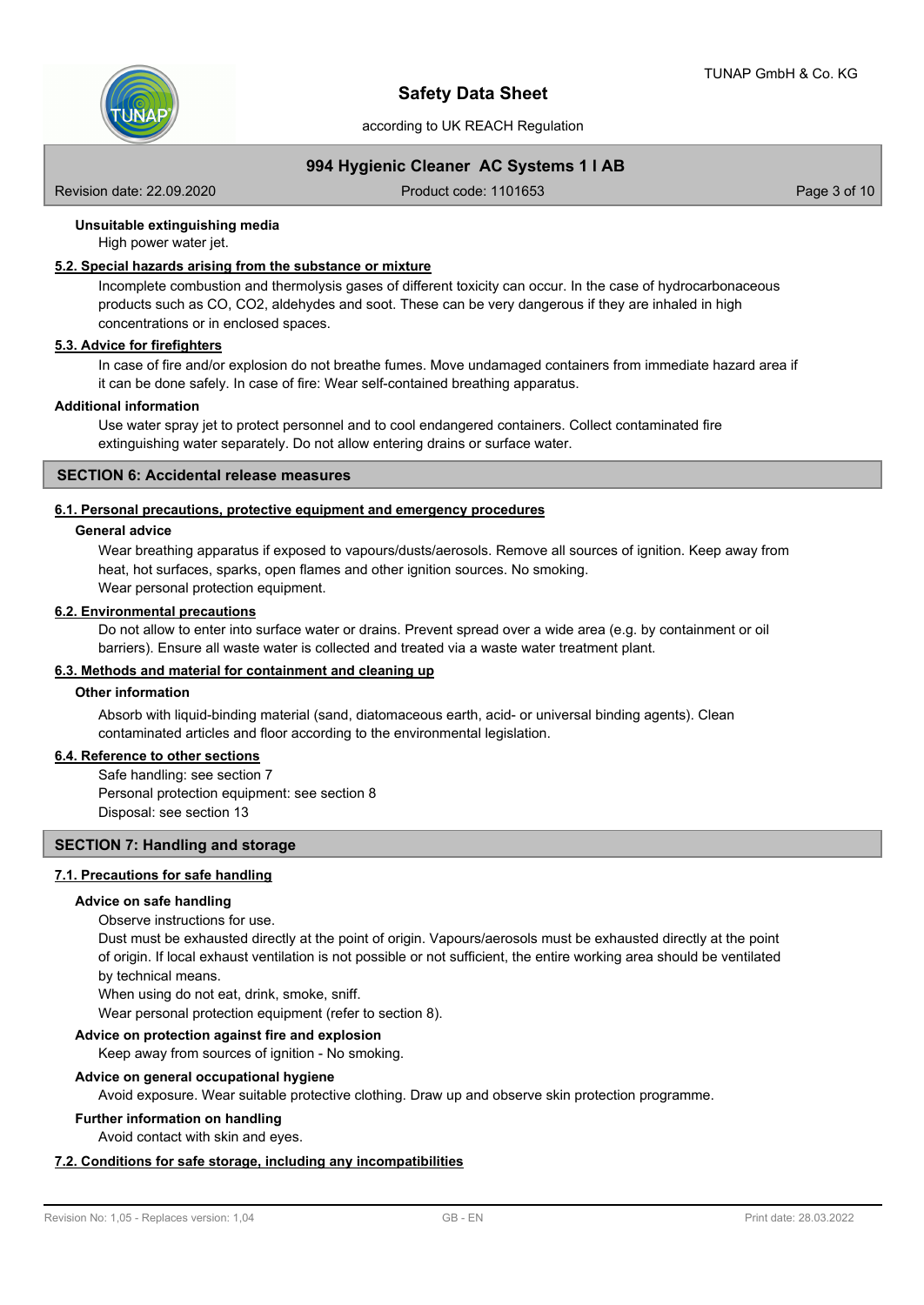

according to UK REACH Regulation

# **994 Hygienic Cleaner AC Systems 1 l AB**

Revision date: 22.09.2020 **Product code: 1101653** Page 4 of 10

#### **Requirements for storage rooms and vessels**

Keep container tightly closed. Observe legal regulations and provisions.

#### **Hints on joint storage**

Do not store together with: Oxidizing agents. Pyrophoric or self-heating substances. Food and feedingstuffs.

#### **Further information on storage conditions**

Store in a cool dry place. Observe legal regulations and provisions.

#### **7.3. Specific end use(s)**

Cleaner

# **SECTION 8: Exposure controls/personal protection**

#### **8.1. Control parameters**

#### **Exposure limits (EH40)**

| l CAS No | <b>I</b> Substance | ppm   | mq/m <sup>3</sup> | fibres/ml | Category    | Origin     |
|----------|--------------------|-------|-------------------|-----------|-------------|------------|
| 64-17-5  | <b>IEthanol</b>    | 1000l | 1920              |           | TWA $(8 h)$ | <b>WEL</b> |

#### **Additional advice on limit values**

a no restriction

b End of exposure or end of shift

c at long-term exposure:

d before next shift

 blood (B) Urine (U)

# **8.2. Exposure controls**

#### **Appropriate engineering controls**

If handled uncovered, arrangements with local exhaust ventilation have to be used.

# **Individual protection measures, such as personal protective equipment**

#### **Eye/face protection**

Suitable eye protection: Tightly sealed safety glasses.

EN 166

#### **Hand protection**

Protect skin by using skin protective cream. When handling with chemical substances, protective gloves must be worn with the CE-label including the four control digits. The quality of the protective gloves resistant to chemicals must be chosen as a function of the specific working place concentration and quantity of hazardous substances. Suitable material: NBR (Nitrile rubber) Breakthrough time: 480min

Thickness of the glove material 0,45 mm

EN ISO 374

#### **Skin protection**

Wear suitable protective clothing. Take off immediately all contaminated clothing and wash it before reuse.

# **Respiratory protection**

Wear breathing apparatus if exposed to vapours/dusts/aerosols.

When exceeding the relevant workplace exposure limits, note the following:

Suitable respiratory protective equipment: Combination filter device (DIN EN 141)..

Filtering device with filter or ventilator filtering device of type: A

Observe the wear time limits as specified by the manufacturer.

Observe legal regulations and provisions.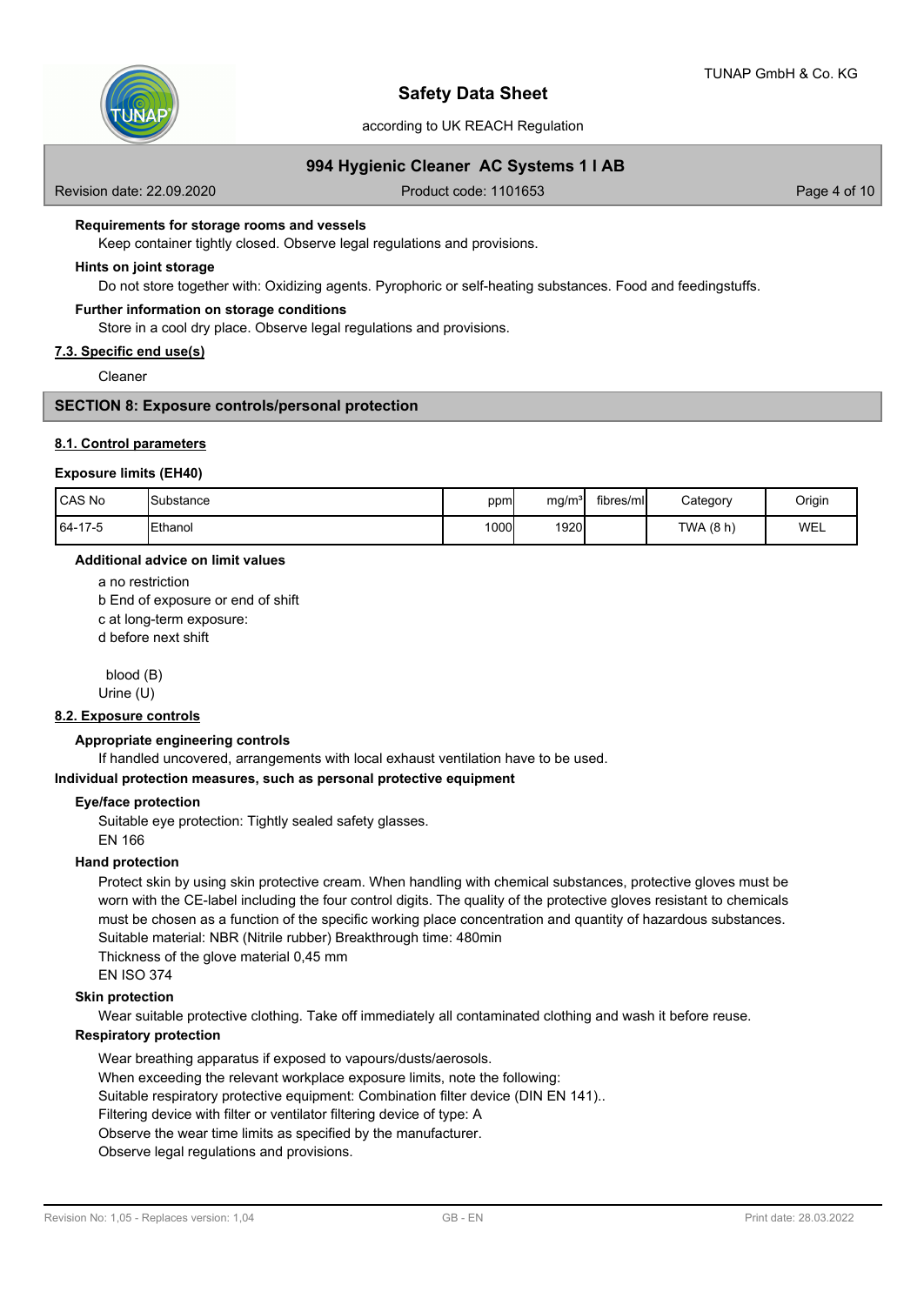**Test method**



# **Safety Data Sheet**

according to UK REACH Regulation

# **994 Hygienic Cleaner AC Systems 1 l AB**

Revision date: 22.09.2020 **Product code: 1101653** Product code: 1101653

#### **Environmental exposure controls**

Observe legal regulations and provisions.

# **SECTION 9: Physical and chemical properties**

# **9.1. Information on basic physical and chemical properties**

| Physical state: | Liauid           |
|-----------------|------------------|
| Colour:         | colorless, clear |
| Odour:          | characteristic   |

| Changes in the physical state                      |                   |                                  |
|----------------------------------------------------|-------------------|----------------------------------|
| Melting point/freezing point:                      | not determined    |                                  |
| Boiling point or initial boiling point and         | 78 °C             |                                  |
| boiling range:                                     |                   |                                  |
| Sublimation point:                                 | not applicable    |                                  |
| Softening point:                                   | not applicable    |                                  |
| Pour point:                                        | not determined    |                                  |
| Flash point:                                       |                   | 35 °C ISO 3679                   |
| <b>Flammability</b>                                |                   |                                  |
| Solid/liquid:                                      | not applicable    |                                  |
| Gas:                                               | not applicable    |                                  |
| Lower explosion limits:                            | 3,5 vol. %        |                                  |
| Upper explosion limits:                            | 15 vol. %         |                                  |
| Auto-ignition temperature:                         | 400 °C            |                                  |
| <b>Self-ignition temperature</b>                   |                   |                                  |
| Solid:                                             | not applicable    |                                  |
| Gas:                                               | not applicable    |                                  |
| Decomposition temperature:                         | not determined    |                                  |
| pH-Value (at 20 °C):                               |                   | 8,5 DIN 19268                    |
| Viscosity / dynamic:                               |                   | DIN 53019-1                      |
| Viscosity / kinematic:                             |                   | <b>DIN EN ISO 3104</b>           |
| (at 40 $^{\circ}$ C)                               |                   |                                  |
| Flow time:                                         |                   | DIN EN ISO 2431                  |
| (at 20 $°C$ )                                      |                   |                                  |
| Water solubility:                                  | easily soluble    |                                  |
| Solubility in other solvents                       |                   |                                  |
| not determined                                     |                   |                                  |
| Partition coefficient n-octanol/water:             | not determined    |                                  |
| Vapour pressure:                                   | not determined    |                                  |
| Density (at 20 °C):                                |                   | 0,97 g/cm <sup>3</sup> DIN 51757 |
| Relative vapour density:                           | not determined    |                                  |
| 9.2. Other information                             |                   |                                  |
| Information with regard to physical hazard classes |                   |                                  |
| Sustaining combustion:                             | No data available |                                  |
| Oxidizing properties                               |                   |                                  |
| Not oxidising.                                     |                   |                                  |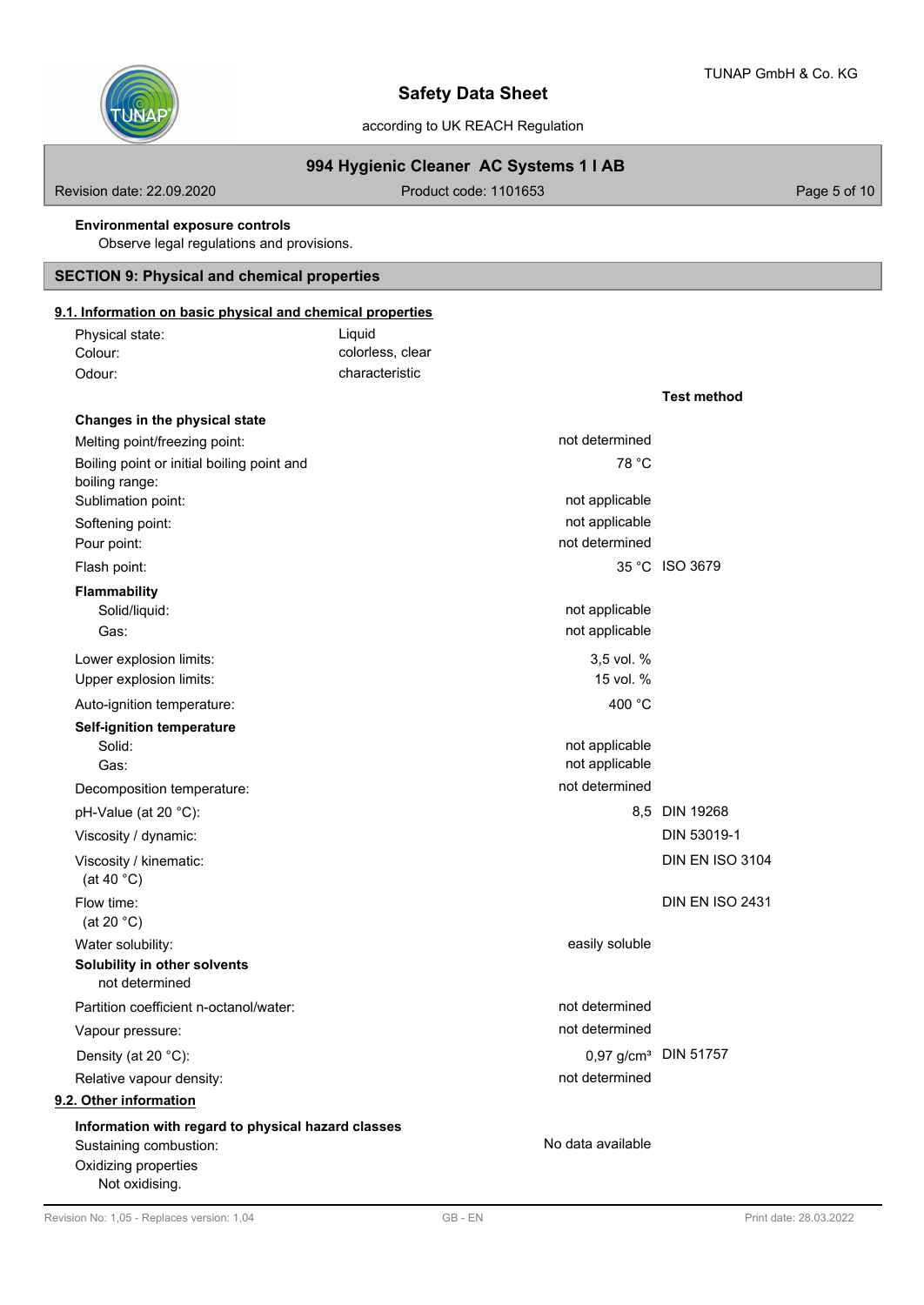

according to UK REACH Regulation

|  |  | 994 Hygienic Cleaner AC Systems 1 I AB |  |
|--|--|----------------------------------------|--|
|--|--|----------------------------------------|--|

| Revision date: 22.09.2020    | Product code: 1101653 | Page 6 of 10 $ $ |
|------------------------------|-----------------------|------------------|
| Other safety characteristics |                       |                  |
| Solid content:               | not determined        |                  |
| Evaporation rate:            | not determined        |                  |

**SECTION 10: Stability and reactivity**

#### **10.1. Reactivity**

Flammable

# **10.2. Chemical stability**

**Further Information**

The product is stable under normal conditions.

### **10.3. Possibility of hazardous reactions**

No hazardous reaction when handled and stored according to provisions.

#### **10.4. Conditions to avoid**

Keep away from heat/sparks/open flames/hot surfaces. - No smoking. Take precautionary measures against static discharges.

# **10.5. Incompatible materials**

Oxidizing agents. Pyrophoric or self-heating substances.

#### **10.6. Hazardous decomposition products**

Incomplete combustion and thermolysis gases of different toxicity can occur. In the case of hydrocarbonaceous products such as CO, CO2, aldehydes and soot. These can be very dangerous if they are inhaled in high concentrations or in enclosed spaces.

#### **Further information**

Do not mix with other chemicals.

# **SECTION 11: Toxicological information**

# **11.1. Information on hazard classes as defined in GB CLP Regulation**

#### **Toxicocinetics, metabolism and distribution**

There are no data available on the mixture itself.

#### **Acute toxicity**

Based on available data, the classification criteria are not met.

| CAS No  | <b>Chemical name</b>    |                |           |                |               |        |  |  |
|---------|-------------------------|----------------|-----------|----------------|---------------|--------|--|--|
|         | Exposure route          | <b>I</b> Dose  |           | <b>Species</b> | Source        | Method |  |  |
| 64-17-5 | ethanol                 |                |           |                |               |        |  |  |
|         | oral                    | ILD50<br>mg/kg | 6200      | Rat            | <b>IUCLID</b> |        |  |  |
|         | dermal                  | LD50<br>mg/kg  | >20000    | Rat            |               |        |  |  |
|         | inhalation (4 h) vapour | LC50           | 95,6 mg/l | Rat            | <b>RTECS</b>  |        |  |  |

#### **Irritation and corrosivity**

Based on available data, the classification criteria are not met.

#### **Sensitising effects**

Based on available data, the classification criteria are not met.

# **Carcinogenic/mutagenic/toxic effects for reproduction**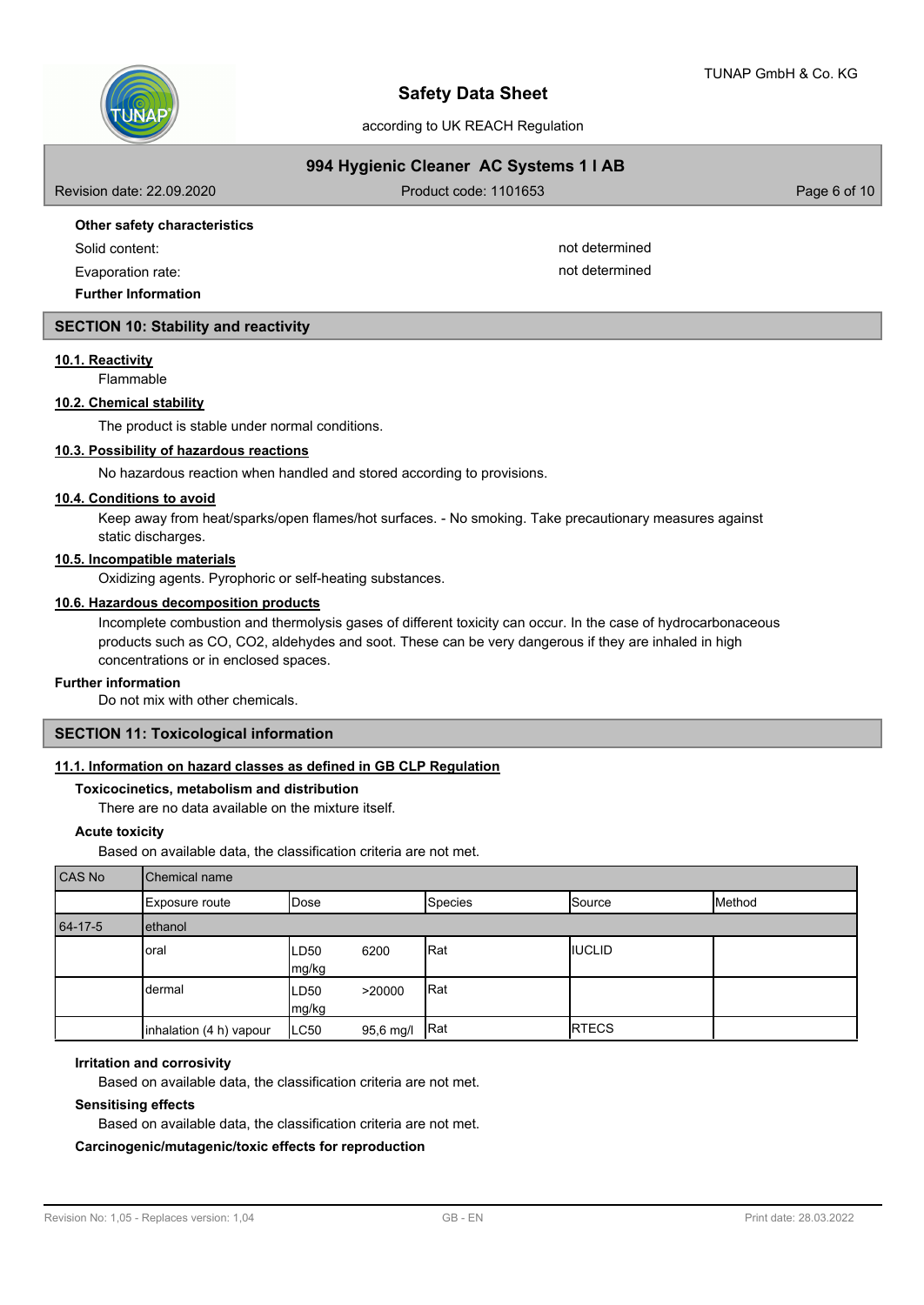

according to UK REACH Regulation

# **994 Hygienic Cleaner AC Systems 1 l AB**

Revision date: 22.09.2020 **Product code: 1101653** Page 7 of 10

Based on available data, the classification criteria are not met.

No indications of human carcinogenicity exist.

No indications of human germ cell mutagenicity exist.

No indications of human reproductive toxicity exist.

# **STOT-single exposure**

Based on available data, the classification criteria are not met.

#### **STOT-repeated exposure**

Based on available data, the classification criteria are not met.

#### **Aspiration hazard**

Based on available data, the classification criteria are not met.

#### **Specific effects in experiment on an animal**

No information available.

#### **Additional information on tests**

The mixture is classified as hazardous according to regulation (EC) No 1272/2008 [CLP].

# **SECTION 12: Ecological information**

# **12.1. Toxicity**

The product is not: Ecotoxic.

| <b>CAS No</b> | Chemical name            |                     |          |  |                                                 |                |               |  |  |
|---------------|--------------------------|---------------------|----------|--|-------------------------------------------------|----------------|---------------|--|--|
|               | Aquatic toxicity         | Dose                |          |  | $\lfloor h \rfloor$ $\lfloor d \rfloor$ Species | ISource        | <b>Method</b> |  |  |
| 64-17-5       | ethanol                  |                     |          |  |                                                 |                |               |  |  |
|               | Acute fish toxicity      | <b>LC50</b><br>mg/l | 14200    |  | 96 h Pimephales<br>promelas (fathead<br>minnow) |                |               |  |  |
|               | Acute crustacea toxicity | EC50<br>14221 mg/l  | $9268 -$ |  | 48 h Daphnia magna                              | <b>IIUCLID</b> |               |  |  |

# **12.2. Persistence and degradability**

The product has not been tested.

#### **12.3. Bioaccumulative potential**

The product has not been tested.

#### **Partition coefficient n-octanol/water**

| CAS No  | Chemical name | Pow<br>Log<br>-- 0    |
|---------|---------------|-----------------------|
| 64-17-5 | lethanol      | $\sim$ $\sim$<br>-u.o |

# **12.4. Mobility in soil**

The product has not been tested.

# **12.5. Results of PBT and vPvB assessment**

The substances in the mixture do not meet the PBT/vPvB criteria according to UK REACH.

# The product has not been tested.

# **12.6. Endocrine disrupting properties**

This product does not contain a substance that has endocrine disrupting properties with respect to non-target organisms as no components meets the criteria.

# **12.7. Other adverse effects**

No information available.

# **Further information**

Avoid release to the environment.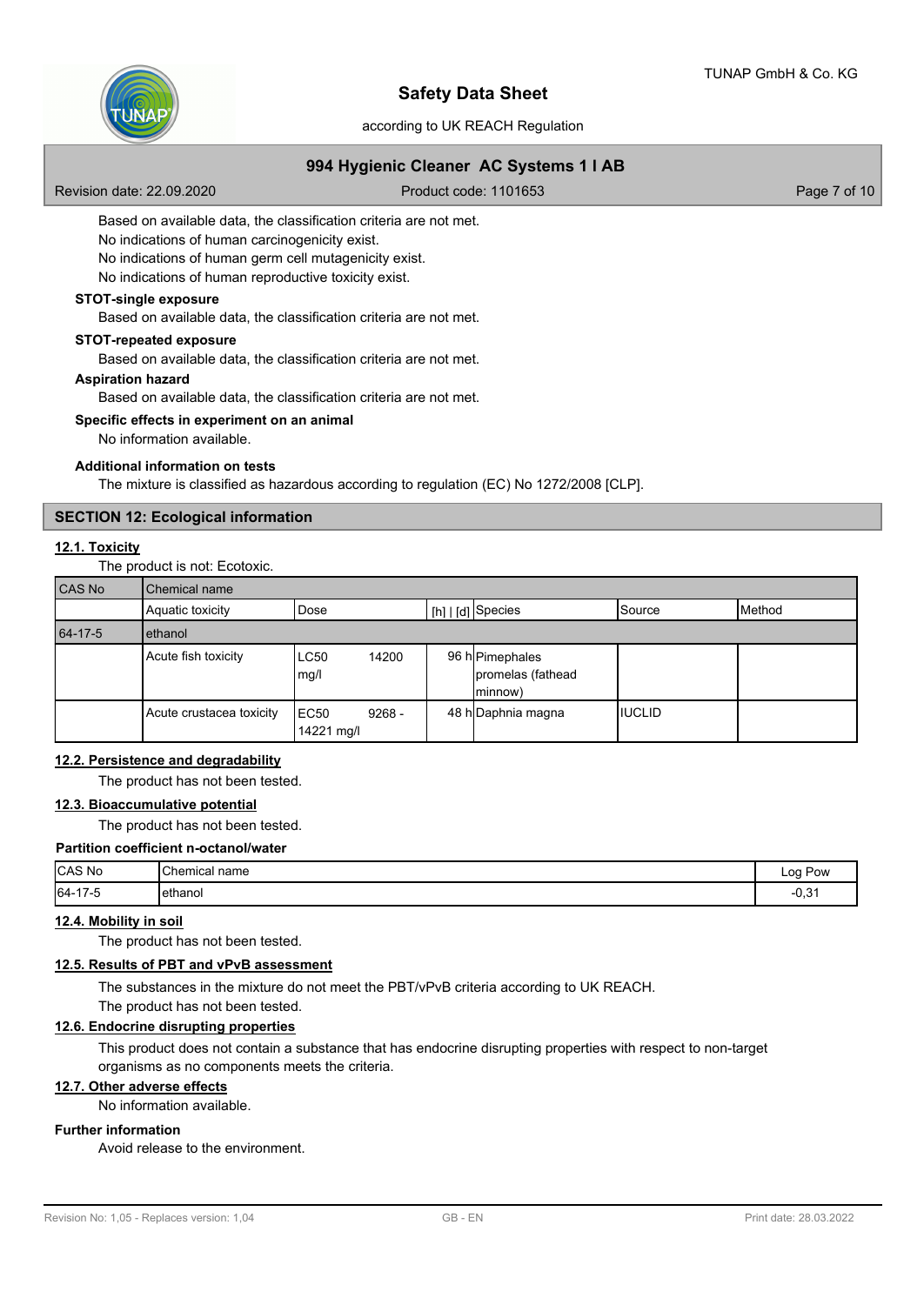

according to UK REACH Regulation

# **994 Hygienic Cleaner AC Systems 1 l AB**

Revision date: 22.09.2020 Product code: 1101653 Page 8 of 10

#### **SECTION 13: Disposal considerations**

# **13.1. Waste treatment methods**

# **Disposal recommendations**

Do not allow to enter into surface water or drains. Dispose of waste according to applicable legislation.

#### **List of Wastes Code - residues/unused products**

070104 WASTES FROM ORGANIC CHEMICAL PROCESSES; wastes from the manufacture, formulation, supply and use (MFSU) of basic organic chemicals; other organic solvents, washing liquids and mother liquors; hazardous waste

#### **List of Wastes Code - used product**

WASTES FROM ORGANIC CHEMICAL PROCESSES; wastes from the manufacture, formulation, supply and use (MFSU) of basic organic chemicals; other organic solvents, washing liquids and mother liquors; hazardous waste 070104

#### **List of Wastes Code - contaminated packaging**

WASTE PACKAGING; ABSORBENTS, WIPING CLOTHS, FILTER MATERIALS AND PROTECTIVE CLOTHING NOT OTHERWISE SPECIFIED; packaging (including separately collected municipal packaging waste); plastic packaging 150102

#### **Contaminated packaging**

Water (with cleaning agent). Completely emptied packages can be recycled.

#### **SECTION 14: Transport information**

### **Land transport (ADR/RID)**

| 14.1. UN number or ID number:     | <b>UN 1170</b>                            |
|-----------------------------------|-------------------------------------------|
| 14.2. UN proper shipping name:    | ETHANOL SOLUTION (ETHYL ALCOHOL SOLUTION) |
| 14.3. Transport hazard class(es): | 3                                         |
| 14.4. Packing group:              | Ш                                         |
| Hazard label:                     | 3                                         |
| Classification code:              | F <sub>1</sub>                            |
| <b>Special Provisions:</b>        | 144 601                                   |
| Limited quantity:                 | 5L                                        |
| Excepted quantity:                | E1                                        |
| Transport category:               | 3                                         |
| Hazard No:                        | 30                                        |
| Tunnel restriction code:          | D/E                                       |
| Inland waterways transport (ADN)  |                                           |
| 14.1. UN number or ID number:     | <b>UN 1170</b>                            |
| 14.2. UN proper shipping name:    | ETHANOL SOLUTION (ETHYL ALCOHOL SOLUTION) |
| 14.3. Transport hazard class(es): | 3                                         |
| 14.4. Packing group:              | Ш                                         |
| Hazard label:                     | 3                                         |
| Classification code:              | F <sub>1</sub>                            |
| <b>Special Provisions:</b>        | 144 601                                   |
| Limited quantity:                 | 5L                                        |
| Excepted quantity:                | F <sub>1</sub>                            |
| <b>Marine transport (IMDG)</b>    |                                           |
| 14.1. UN number or ID number:     | <b>UN 1170</b>                            |
| 14.2. UN proper shipping name:    | ETHANOL SOLUTION (ETHYL ALCOHOL SOLUTION) |
| 14.3. Transport hazard class(es): | 3                                         |
| 14.4. Packing group:              | Ш                                         |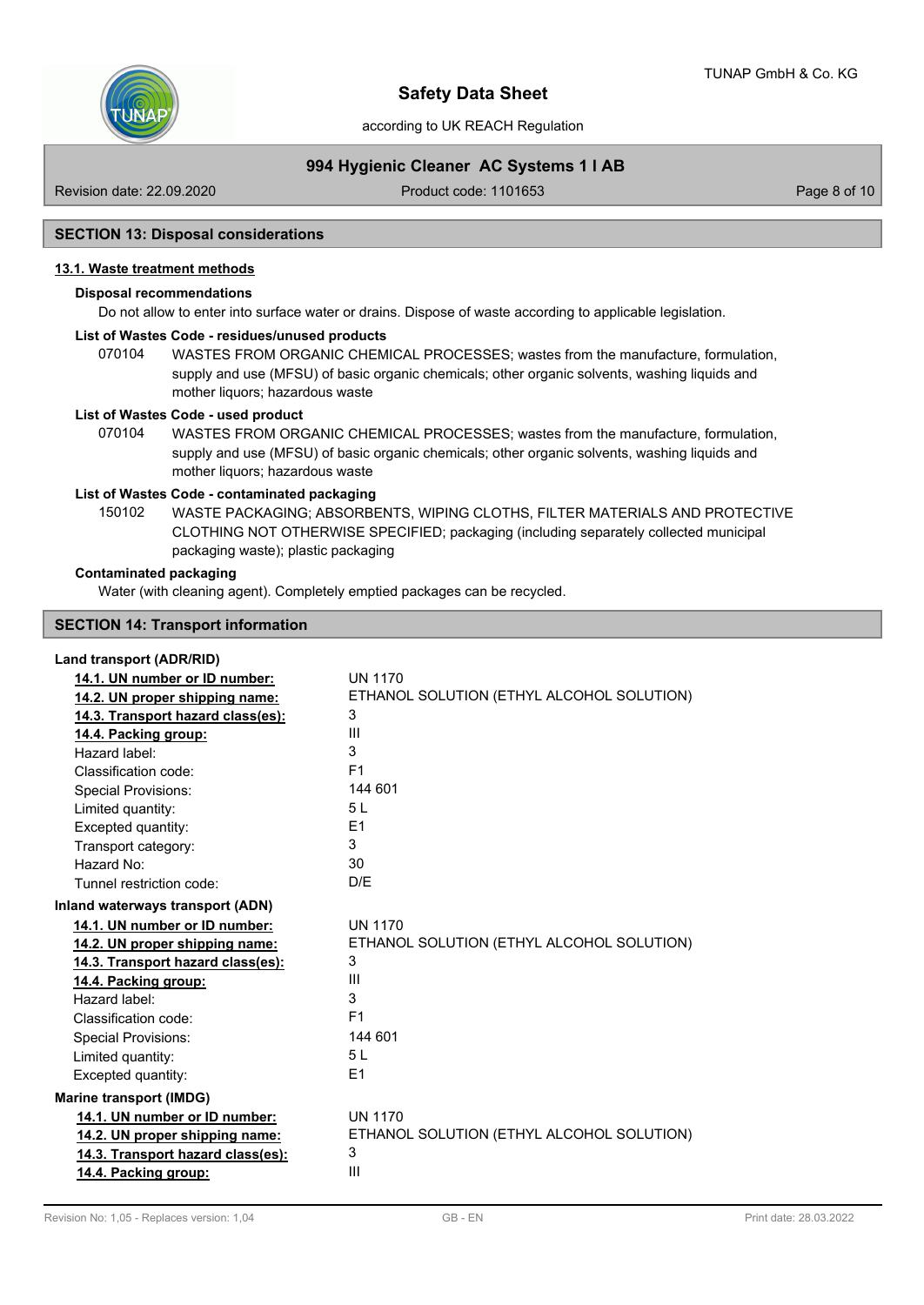

# according to UK REACH Regulation

| 994 Hygienic Cleaner AC Systems 1   AB                                                                                                                                                                                                                                                                                                                                                              |                                                                                                                                                          |              |
|-----------------------------------------------------------------------------------------------------------------------------------------------------------------------------------------------------------------------------------------------------------------------------------------------------------------------------------------------------------------------------------------------------|----------------------------------------------------------------------------------------------------------------------------------------------------------|--------------|
| Revision date: 22.09.2020                                                                                                                                                                                                                                                                                                                                                                           | Product code: 1101653                                                                                                                                    | Page 9 of 10 |
| Hazard label:<br>Marine pollutant:<br>Special Provisions:<br>Limited quantity:<br>Excepted quantity:<br>EmS:                                                                                                                                                                                                                                                                                        | 3<br>no<br>144, 223<br>5 <sub>L</sub><br>E1<br>$F-E$ , S-D                                                                                               |              |
| Air transport (ICAO-TI/IATA-DGR)                                                                                                                                                                                                                                                                                                                                                                    |                                                                                                                                                          |              |
| 14.1. UN number or ID number:<br>14.2. UN proper shipping name:<br>14.3. Transport hazard class(es):<br>14.4. Packing group:<br>Hazard label:<br><b>Special Provisions:</b><br>Limited quantity Passenger:<br>Passenger LQ:<br>Excepted quantity:<br>IATA-packing instructions - Passenger:<br>IATA-max. quantity - Passenger:<br>IATA-packing instructions - Cargo:<br>IATA-max. quantity - Cargo: | <b>UN 1170</b><br>ETHANOL SOLUTION (ETHYL ALCOHOL SOLUTION)<br>3<br>Ш<br>3<br>A3 A58 A180<br>10 <sub>L</sub><br>Y344<br>E1<br>355<br>60L<br>366<br>220 L |              |
| 14.5. Environmental hazards                                                                                                                                                                                                                                                                                                                                                                         |                                                                                                                                                          |              |
| ENVIRONMENTALLY HAZARDOUS:                                                                                                                                                                                                                                                                                                                                                                          | No                                                                                                                                                       |              |
| 14.6. Special precautions for user<br>Warning: Combustible liquid.<br>14.7. Maritime transport in bulk according to IMO instruments<br>not applicable                                                                                                                                                                                                                                               |                                                                                                                                                          |              |
| <b>SECTION 15: Regulatory information</b>                                                                                                                                                                                                                                                                                                                                                           |                                                                                                                                                          |              |
|                                                                                                                                                                                                                                                                                                                                                                                                     | 15.1. Safety, health and environmental regulations/legislation specific for the substance or mixture                                                     |              |
| EU regulatory information<br>Restrictions on use (REACH, annex XVII):<br>Entry 3, Entry 40, Entry 75                                                                                                                                                                                                                                                                                                |                                                                                                                                                          |              |
| 2010/75/EU (VOC):                                                                                                                                                                                                                                                                                                                                                                                   | No information available.                                                                                                                                |              |
| 2004/42/EC (VOC):<br><b>Additional information</b><br>Safety Data Sheet according to Regulation (EC) No. 1907/2006 (REACH)                                                                                                                                                                                                                                                                          | No information available.                                                                                                                                |              |
| National regulatory information                                                                                                                                                                                                                                                                                                                                                                     |                                                                                                                                                          |              |
| Employment restrictions:<br>Water hazard class (D):                                                                                                                                                                                                                                                                                                                                                 | Observe restrictions to employment for juveniles according to the 'juvenile<br>work protection guideline' (94/33/EC).<br>1 - slightly hazardous to water |              |
| 15.2. Chemical safety assessment                                                                                                                                                                                                                                                                                                                                                                    |                                                                                                                                                          |              |
| Chemical safety assessments for substances in this mixture were not carried out.                                                                                                                                                                                                                                                                                                                    |                                                                                                                                                          |              |
| <b>SECTION 16: Other information</b>                                                                                                                                                                                                                                                                                                                                                                |                                                                                                                                                          |              |

# **Changes**

I

This data sheet contains changes from the previous version in section(s): 2,6,9,10,11.